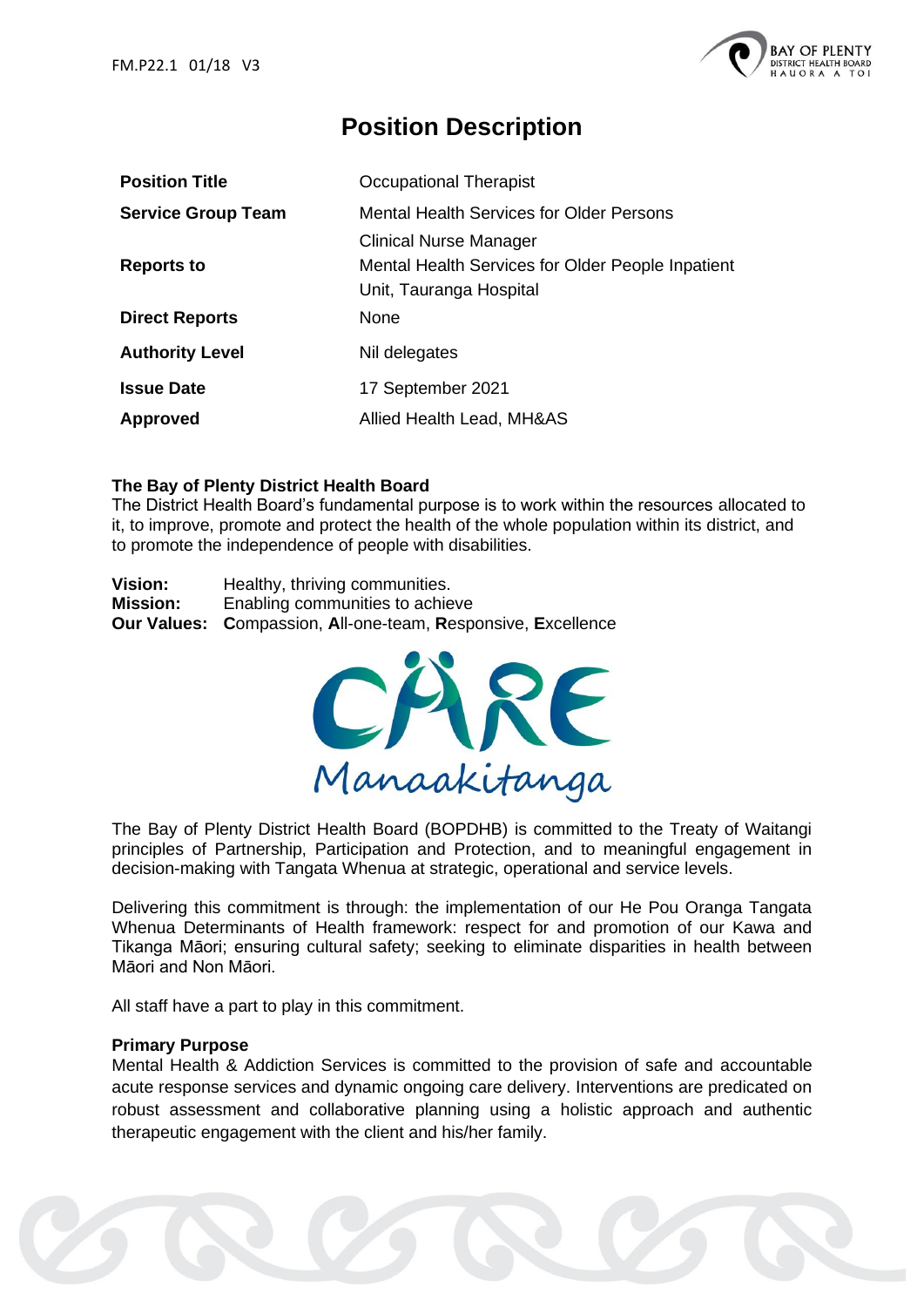

The Occupational Therapist will work as a member of the Mental Health & Addiction Services to provide an effective inpatient and community based assessment and treatment service to the target populations of the Bay of Plenty region within existing legal frameworks.

Occupational Therapists working with Mental Health & Addiction Services understand that staff will maintain skill-diversity by adhering to training requirements and taking opportunities to collaborate with various roles within the service. Acceptance of a position within this team signals a commitment to partnership and a willingness to provide assistance and collegial support on request.

The Occupational Therapist will contribute to, and be guided by national strategic service directives such as the New Zealand Health Strategy. National Mental Health Sector, Standards, Guidelines for Specialist Health Services for Older People, Health of Older People Strategy Recovery and Strengths models, as well as local strategic directions outlined within policy and protocol. The mental health care environment is evolving to meet expectations, priorities and needs of the community and all staff are expected to creatively contribute to service changes to meet identified needs.

The Occupational Therapist will provide safe, effective client care using professional knowledge and skills in accordance with DHB policies and protocols and the New Zealand Occupational Therapists Board scopes of practice.

# **Key Task 1: Clinical Practice**

Maintains professional standards of clinical practice in accordance with clinical, professional and organisational guidelines.

## **Expected Outcomes**

- » Will provide specialist mental health input effectively utilising evidence-based practice to assess, implement and evaluate care for clients in both community and inpatient settings.
- » Determine client needs through comprehensive functional assessment of the physical and mental health status for the community-based clients.
- » Work in coordination with MHSOP community service to provide group programmes in the community across the BOP region and for the inpatient service.
- » Implement appropriate treatment plan. Revises and adapts plan as necessary.
- » Fully involves clients and families with all aspects of the treatment process.
- » Attends regular clinical supervision.
- » Demonstrates a flexible approach and ability to cope with changing situations.
- » Demonstrate supported decision making, recognise and respond to diversity, change and support safe digital inclusion to improve improve social conncetions and reduce social isolation .
- » Able to assess social isolation on entry to service and be able to develops social networks and connections within communities that can enhance and maximise quality of life, independence and social connection and participation for individuals within their communities
- » Will be responsible for managing a small caseload.

## **Key Task 2: Communication and Teamwork**

Interacts effectively with clients, family/whanau, community groups/agencies and other health professionals.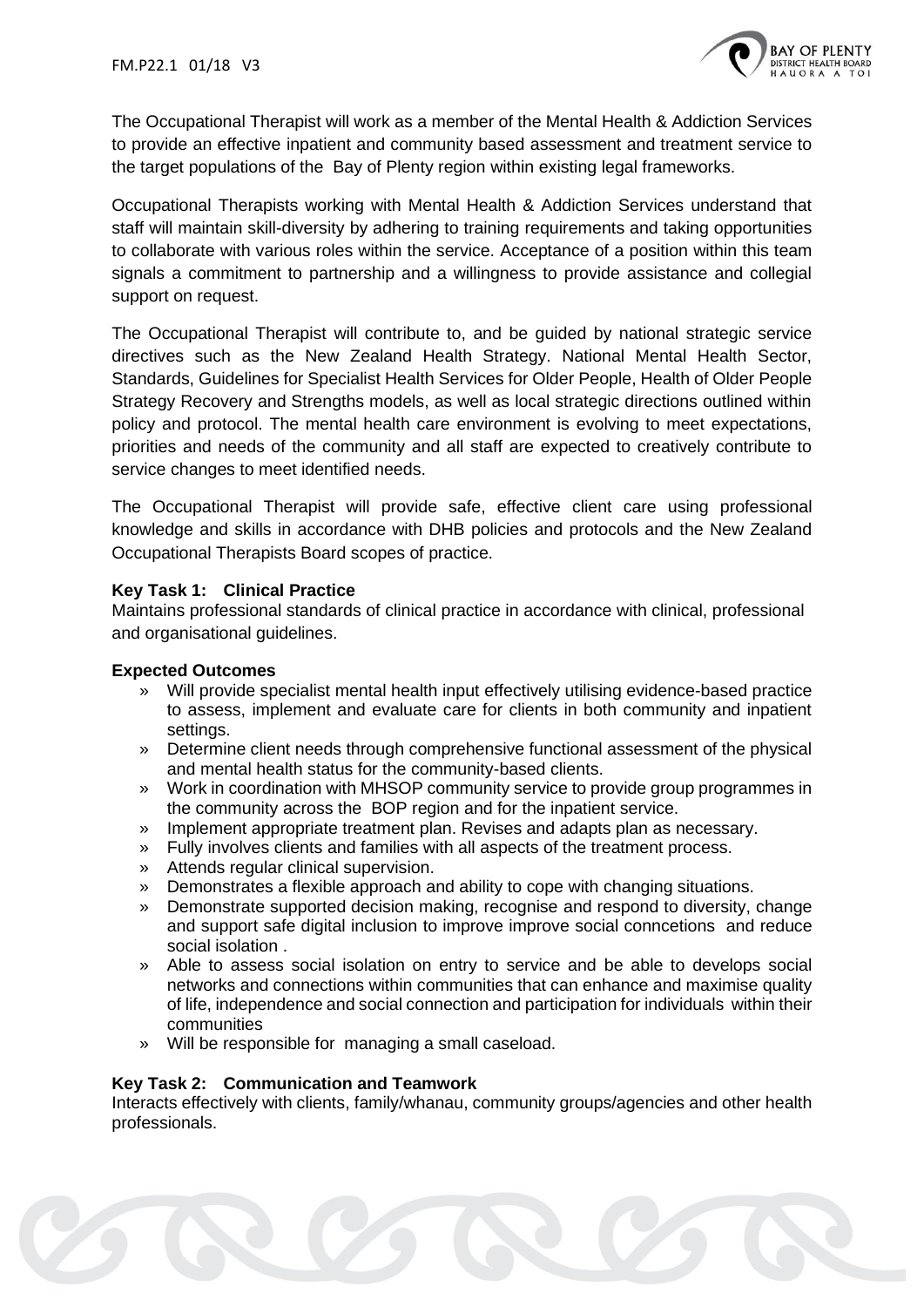

# **Expected Outcomes**

- » Participates positively as a member of both community and inpatient multi-disciplinary team, demonstrating individual responsibility and accountability.
- » Works cooperatively and collaboratively to ensure a consistent approach to the attainment of the team's objectives.
- » Creates effective networks among colleagues and seeks advice as required.
- » Identifies conflict and attempts to reach a positive conclusion.
- » Works with other health care professionals in a collaborative manner to best meet client's needs.
- » Demonstrates an ability to access information systems as appropriate.

# **Key Task 3: Cultural Safety**

Care is client focused and planned in regard to ethnic, cultural, religious and other individual needs.

## **Expected Outcomes**

- » The Occupational Therapist is aware of his or her own cultural background, attitudes and values.
- » Able to demonstrate a commitment to the Treaty of Waitangi and provide Occupational Therapy services in a culturally safe manner.
- » Is aware of and upholds BOPDHB's commitment to the Treaty of Waitangi and the improvement of Maori health.
- » Attends relevant Treaty of Waitangi/Bicultural training opportunities as arranged through BOPDHB.

# **Key Task 4: Ethical and Legal Practice**

Clinical practice adheres to New Zealand Occupational Therapy Act 1949 and the Occupational Therapy regulations 1964 and the Health Competence Assurance Act 2003.

## **Expected Outcomes**

- » Holds a current Practising Certificate.
- » Is aware of legislation that impacts on mental health care delivery and practices within legal boundaries.
- » Considers ethical issues when involved in planning or contributing to decision making around client care.
- » Maintains currency of ethical trends, research and recommendations relating to practice and health issues.
- » Takes responsibility for reading and practising according to BOPDHB policies and procedures.

## **Key Task 5: Health Education**

Assists clients and groups to achieve satisfying and productive patterns of living through health education.

## **Expected Outcomes**

- » Recognises the potential for health teaching in Occupational therapy interventions.
- » Evaluates client learning needs and incorporates teaching into client treatment plans.
- » Ensures the client has adequate knowledge of the effects and consequences of treatment options.
- » Adds to knowledge base through presentations and/or sharing of literature and resources.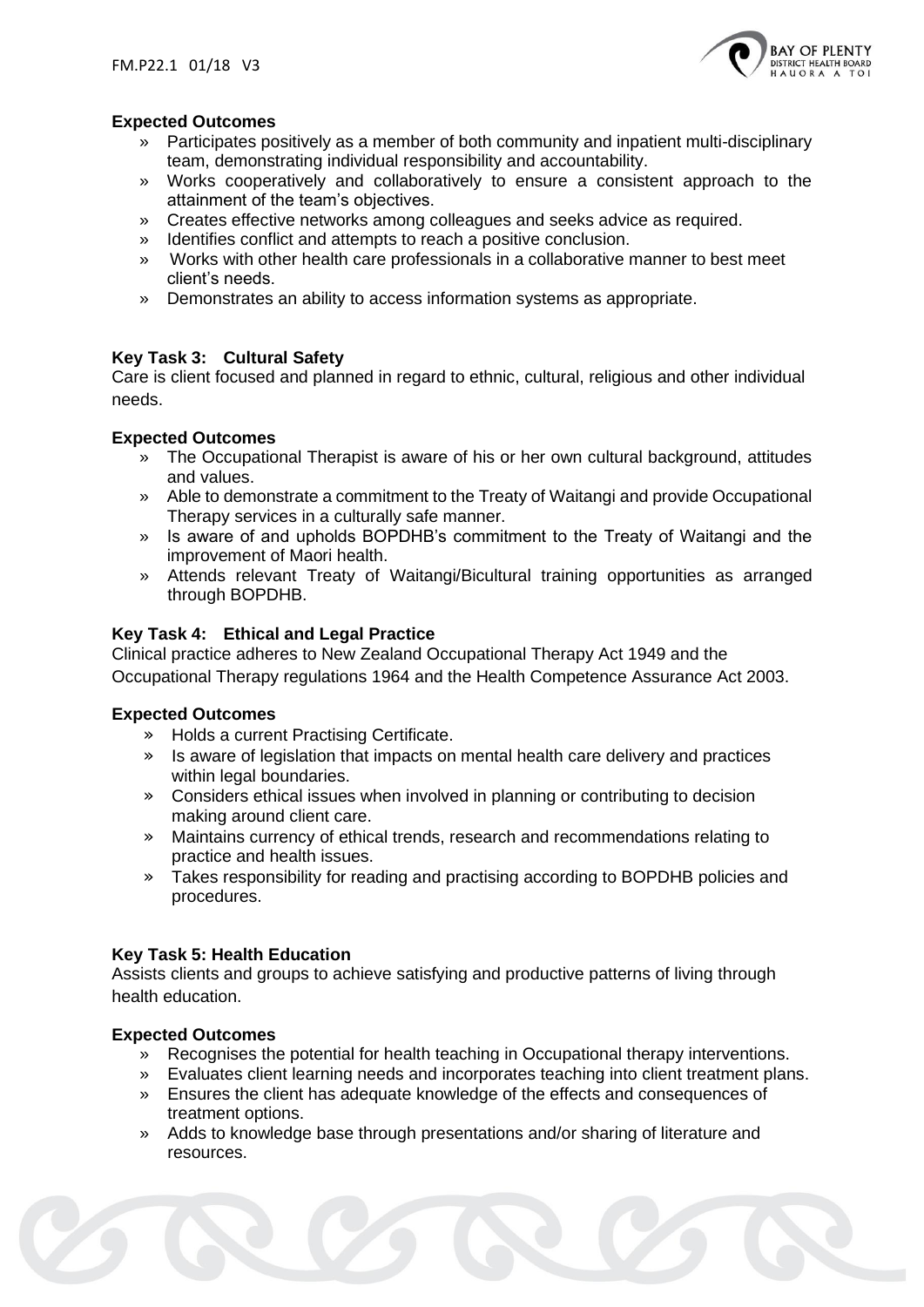

- » Recognises own limitations and determines appropriate person to deliver health education sessions.
- » Undertakes teaching and learning activities with colleagues and primary sector providers as appropriate.
- » Facilitates the learning of students. Provides feedback to Educators and students.
- » Provides in-service training and teaching.

# **Key Task 6: Management of the Environment**

Promotes an environment, which maximizes client safety, independence, quality of life, and improve health.

## **Expected Outcomes**

- » Assesses risk factors and identifies strategies that maintain own, client and others safety.
- » Identifies and reports hazards.
- » Implements responses, procedures and protocols for managing threats to safety within the clinical environment.
- » Demonstrates and awareness and understanding of service standards, policies, procedures and universal precautions.

# **Key Task 7: Professional Development**

Accepts responsibility for own professional development.

# **Expected Outcomes**

- » Attends and participates in the Mental Health Service in-service programme.
- » Undertakes additional courses to promote personal and professional development.
- » Maintains professional portfolio.
- » Maintains BOPDHB and Mental Health mandatory certifications and additional clinical skills as relevant to area
- » Participates in the performance review process.
- » Identifies goals for personal learning and development of practice.
- » Maintains an up-to-date knowledge of care/treatment/research in the area of mental health for the aged and related fields.

## **Key Task 8: Case Management**

The case manager role outlined here should be regarded as an extension of the key tasks and responsibilities outlined above.

## **Expected Outcomes**

- » The Occupational Therapist case manager will work within an integrated and eclectic model of care predicated on crisis resolution, strengths and Recovery/Person Centre Care philosophies
- » Case Manager functions include acute assessment and response and timely management of referrals, ongoing care, review and discharge planning. The case load may include clients experiencing acute mental disorder as well as specific therapeutic engagement and includes facilitating:
	- resolution of distress and effective management of mental health issues
	- re-integration with family and primary care networks
- » Occupational Therapists will be expected to utilise extensive psychiatric knowledge and a broad range of skills and therapeutic strategies to achieve these aims. The mix of skills that are required include: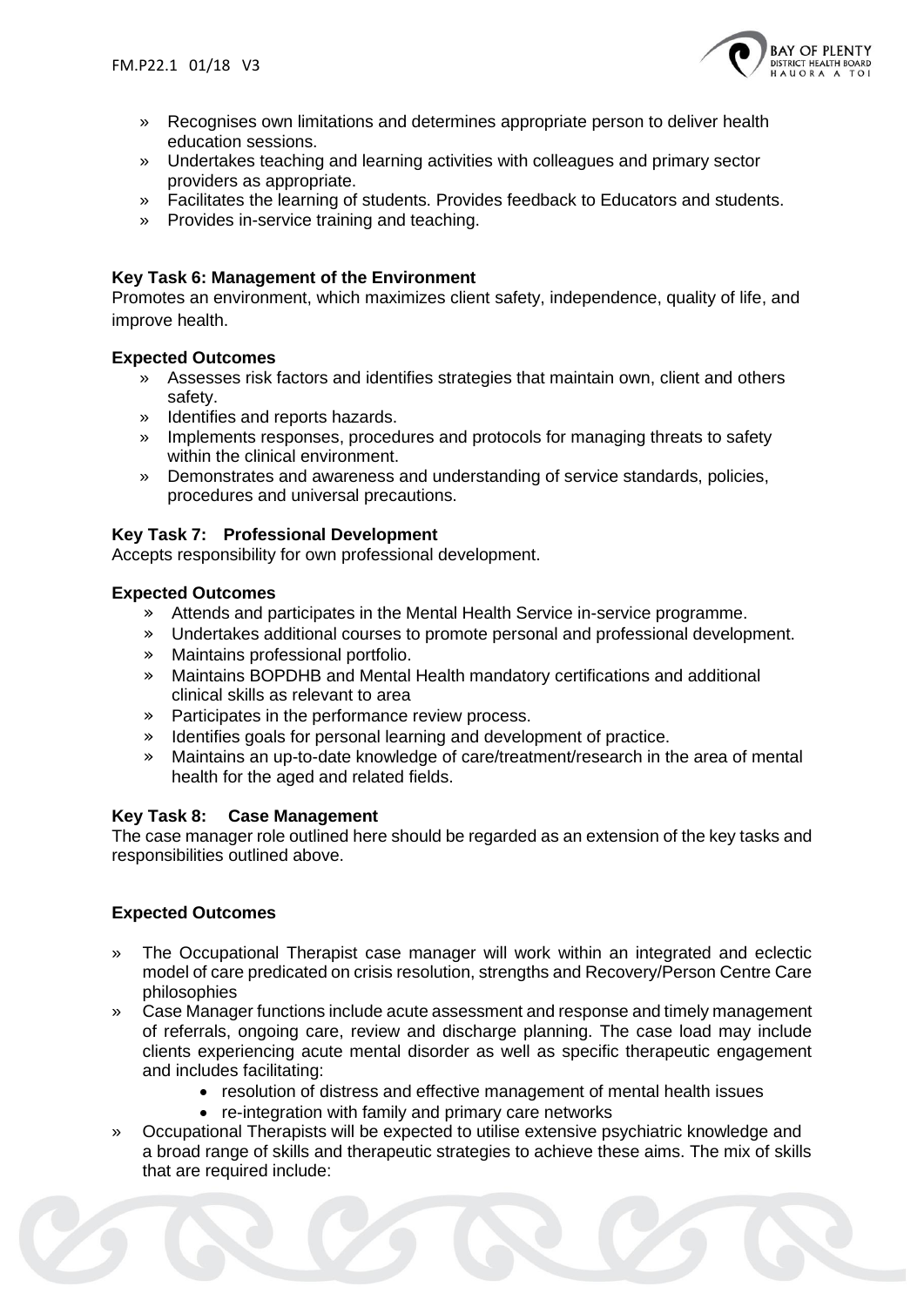

- Knowledge of mental disorder
- Knowledge of the physiology of aging, cognitive disorders and co-morbidity
- Competence in comprehensive assessment, risk assessment, the use of the mental status examination and problem formulation
- Clinical skills in engagement, de-escalation, conflict resolution, and problem solving
- Ability to discuss and negotiate management plans with clinicians
- Ability to prioritise
- Excellent interpersonal skills
- Good written and oral presentation skills
- Strong client focus
- Sensitivity to the context and experience of to others
- Cultural awareness and safe practice
- Respect for privacy and confidentiality
- A professionally based attitude to mental health care
- Competence in the implementation of discrete therapeutic frameworks
- Knowledge of relevant legislation including Mental Health (Compulsory Assessment and Treatment) Act 1992, Privacy Act 1993, Health and Disability Act, Health Practitioners Competency Assurance Act, and the NZ Health Strategy (Te Tahahu; Te Kokiri)

This position description is not exhaustive and the incumbent may be requested to perform any reasonable task requested by their Team Leader/OT lead. MHSOP works within a flexi model to ensure timely access for client's requiring OT interventions (

## **HEALTH AND SAFETY**

You are expected to meet the health and safety requirements set out in BOPDHB policies and protocols and any other requirements set out in the Health and Safety in Employment Act 1992.

# **TREATY OF WAITANGI/CULTURAL COMPETENCIES**

BOPDHB is committed to the principles of the Treaty of Waitangi

# *The Bay of Plenty District Health Board is a smokefree environment*

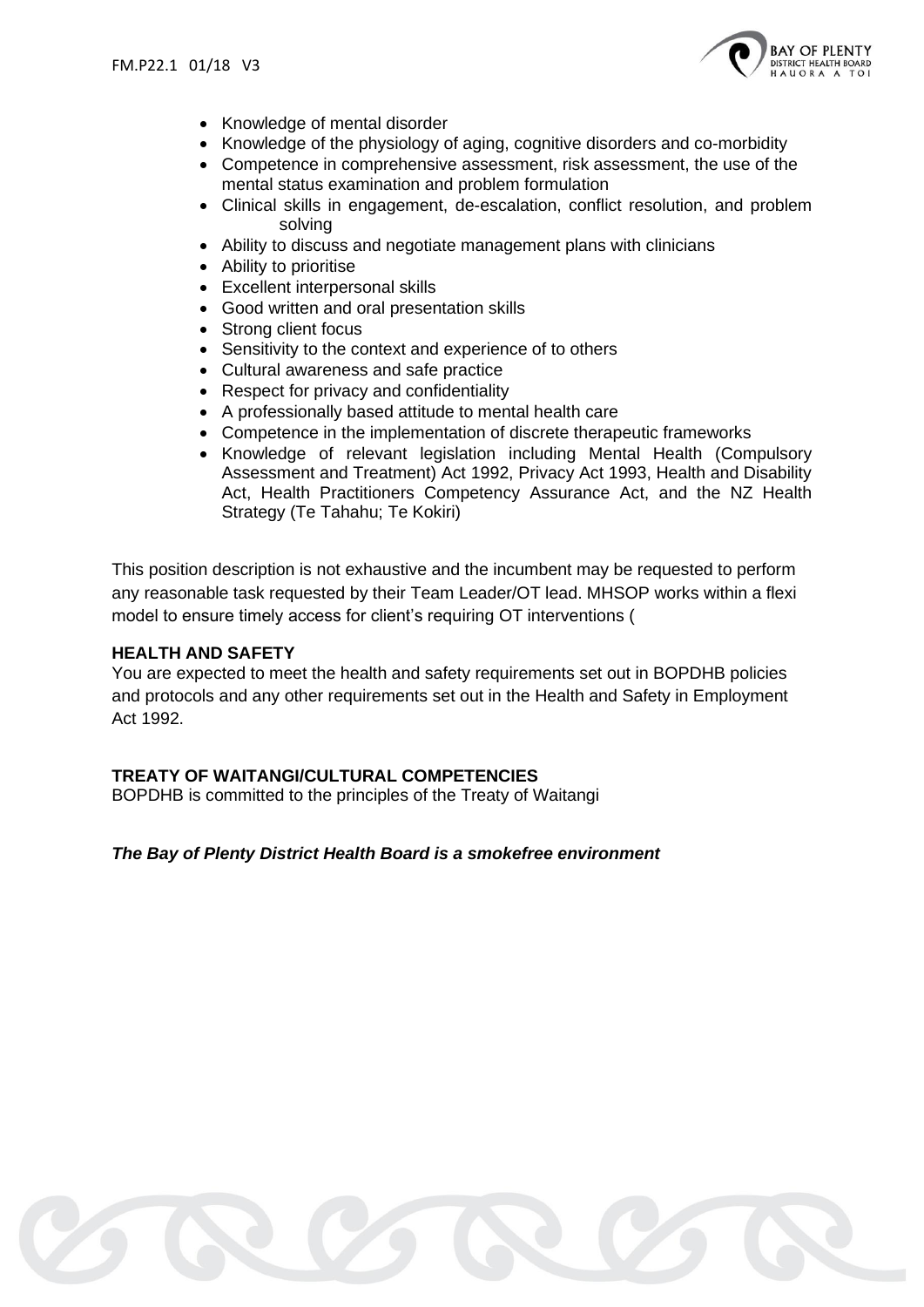

# **Key Relationships**

| <b>Internal</b>                                                                                                                                                                                                                                                                                                                                | <b>External</b>                                                                                                                                                                                      |
|------------------------------------------------------------------------------------------------------------------------------------------------------------------------------------------------------------------------------------------------------------------------------------------------------------------------------------------------|------------------------------------------------------------------------------------------------------------------------------------------------------------------------------------------------------|
| Head of Department and Senior<br>Medical Officers of the Mental Health<br>Services for Older People (MHSOP)<br><b>Clinical Leadership of MHSOP</b><br><b>Nursing Staff</b><br><b>Allied Health</b><br>Clients, Families<br><b>Regional Maori Health Services</b><br><b>Support Net</b><br>District Health Board Planning and<br><b>Funding</b> | Community based health services<br>$\bullet$<br><b>Primary Health Organisations</b><br>$\bullet$<br><b>Residential Aged Care Facilities</b><br>$\bullet$<br>Non-governmental organisations<br>Police |

# **Success Profile**

| <b>CARE Values - Manaakitanga Who am I?</b>                                                                                                                                                                                                                                                                                                                                                                                                                                                                                                                                                                                                                                                                                                                                     | <b>Experience - What have I done?</b>                                                                                          |  |
|---------------------------------------------------------------------------------------------------------------------------------------------------------------------------------------------------------------------------------------------------------------------------------------------------------------------------------------------------------------------------------------------------------------------------------------------------------------------------------------------------------------------------------------------------------------------------------------------------------------------------------------------------------------------------------------------------------------------------------------------------------------------------------|--------------------------------------------------------------------------------------------------------------------------------|--|
| Caring, empathetic, open and<br>$\bullet$<br>supportive<br>An effective communicator, work as a<br>$\bullet$<br>team member, professional, calm,<br>willing and patient focused<br>Involve the team/ patients/ families in<br>٠<br>decisions<br>New Zealand Registered Occupational<br>$\bullet$<br>Therapist<br><b>Current Annual Practising Certificate</b><br>$\bullet$<br>Ability to establish Occupational<br>$\bullet$<br>Therapy role within service<br>Demonstrates a sound knowledge and<br>$\bullet$<br>understanding of mental illness and risk<br>assessment.<br>Demonstrated clinical competence<br>٠<br>Is able to identify mental and physical<br>$\bullet$<br>problems associated with the ageing<br>process.<br>Current clean motor vehicle drivers<br>license | Minimum of 2 years of mental health<br>$\bullet$<br>occupational therapy experience                                            |  |
| Competencies - What am I capable of?                                                                                                                                                                                                                                                                                                                                                                                                                                                                                                                                                                                                                                                                                                                                            | Knowledge - What do I know?                                                                                                    |  |
| Adaptable and embrace change<br>$\bullet$<br>Showing a professional demeanour and<br>high level of personal integrity<br>Well-developed problem solving and<br>critical thinking skills                                                                                                                                                                                                                                                                                                                                                                                                                                                                                                                                                                                         | • Registered Occupational Therapist with<br>current practising certificate<br>Computer competent<br>Clean full driving licence |  |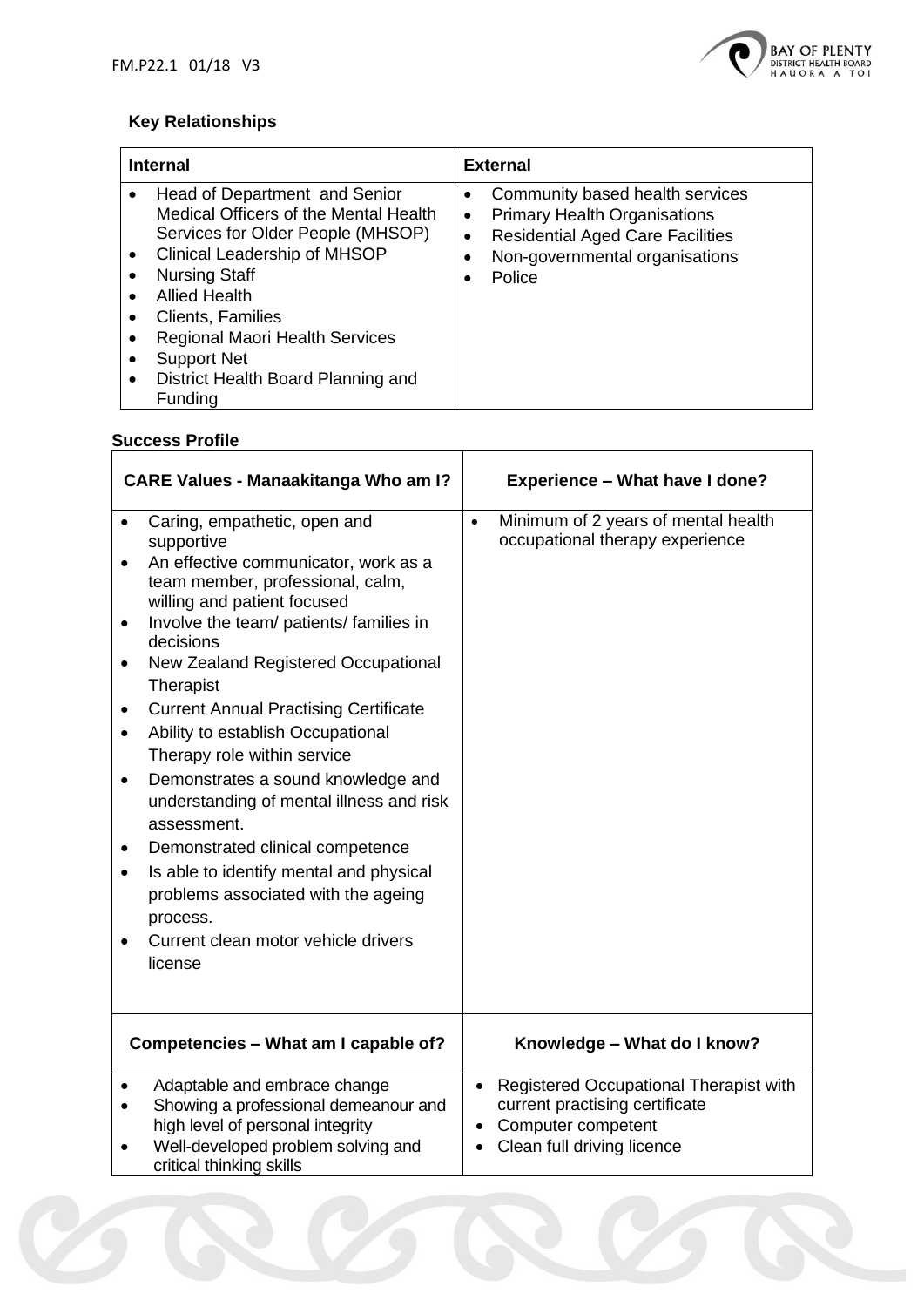

You agree to demonstrate flexibility and a willingness to perform a variety of tasks to promote and support BOPDHB initiatives.

You are required to meet the Health and Safety at Work Act 2015 requirements as set out in the BOPDHB Health and Safety policies and protocols. This includes completing successfully any health and safety training provided by the BOPDHB.

You are required to maintain a standard of health which will allow for the performance of all duties and functions of the position. All BOPDHB sites are smokefree environment

## **Health Practitioners Competence Assurance Act 2003**

- 1. You are required to maintain your current competency based practicing certificate.
- 2. You must notify your Manager of any changes to scope or conditions on practice (determined by Regulatory Authority).
- 3. You must complete the requirements of any competency programme.
- 4. You must notify your employer of concerns relating to the risk of harm to the public of another health practitioner practicing below the required standard of competence.
- 5. Know the provisions of the HPCAA as the governing legislation.

## **Vulnerable Children Act 2014**

Due to this position having contact with children and the BOPDHB's commitment to child protection, you will be subject to 'safety checks' under the Vulnerable Children Act at the time of hire and thereafter as per the relevant legislation.

## **Position Holders Declaration**

I certify that I have read, understand, and agree to this position description.

| Name:             |  |
|-------------------|--|
| <b>Signature:</b> |  |
| Date:             |  |
|                   |  |